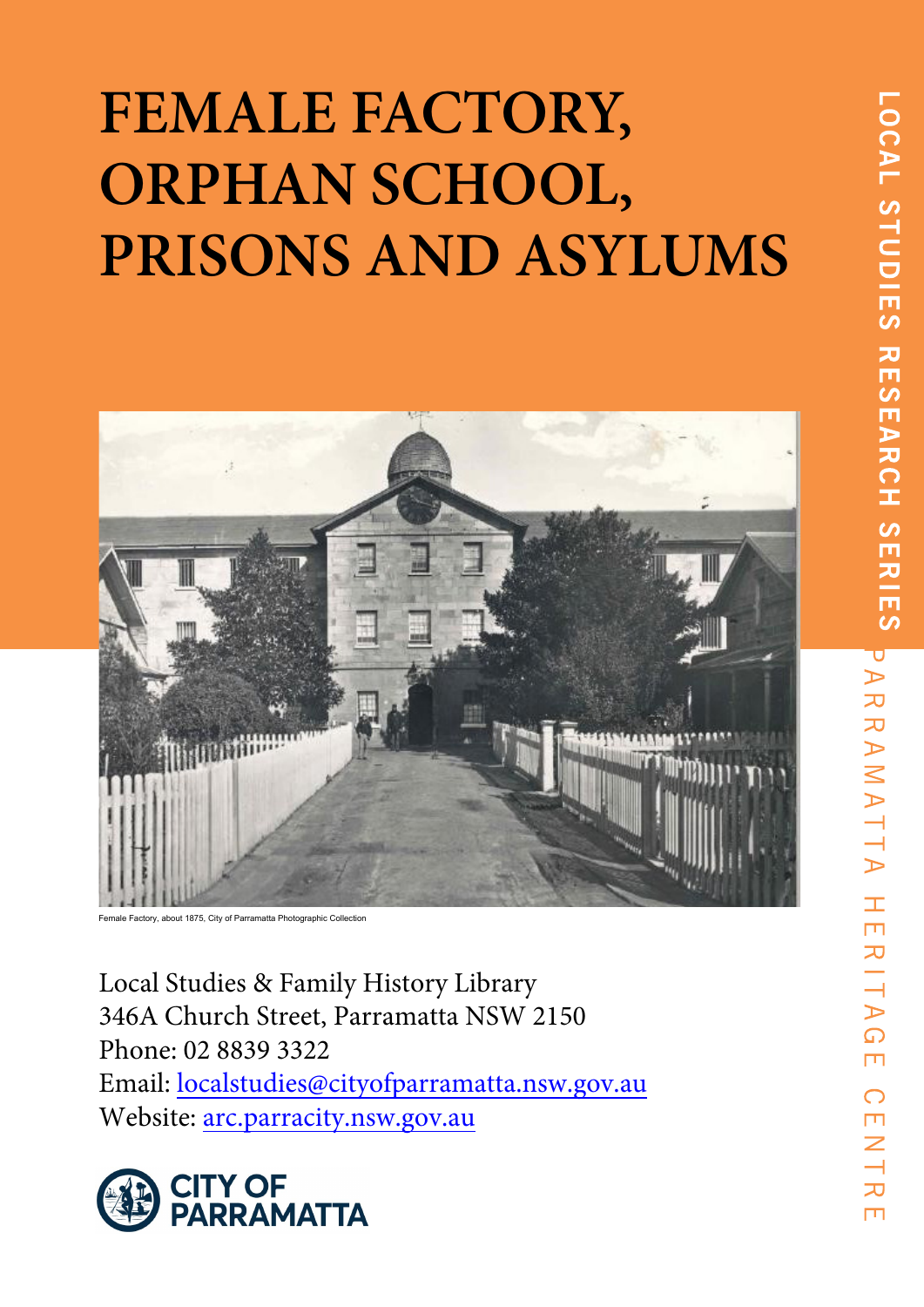

# **THE FEMALE FACTORY**

#### **PRINTED MATERIALS**

**The First Female Factory at Parramatta 1800-1821/ Michael C. Flynn** Shelf Location: **LS 365.9441 FLY**

**Rules and Regulations for the Management of the Female Convicts in the new factory at Parramatta: 31st January 1821.** Shelf Location: **LS 365.6430269441 RUL**

**These Outcast Women: The Parramatta Female Factory 1821-1848/ Annette Salt** Shelf Location: **LS 365.99441 SAL**

**North Parramatta Government Sites: Conservation Management Plan** Shelf Location: **LS 725.1099441 NOR**

**Their Chastity was not too Rigid/ J.W.C. Cumes, 1979.** Shelf Location: **LS 306.48120994 CUM**

**Out of Sight, Out of Mind/ James Semple Kerr, 1988.** Shelf Location: **LS 725.60994 KER**

**Design for Convicts: an account of design for convict establishments in the Australain Colonies during the transportation era/ James Semple Kerr, 1984.** Shelf Location: **LS 725.60994 KER**

**Convict Women/ Kay Daniels, 1998** Shelf Location: **LS 364.3740994 DAN**

**The Roaring Days: How Australia grew into a nation like no other/ Michael Cannon, 1998** Shelf Location: **LS 994.03 CAN**

**FROM THE VERTICAL FILE** (SEE FILE: Female Factory: contains many articles, floorplans, descriptions, etc.)

**The Old Female Factory at Parramatta/ Philip C. Blake, 1983.**

**Description of the Female Factory by William Palmer, 30 Dec 1836.**

**Getting Started: The Parramatta Female Factory/ Shirley McLeod, Aust. Family Tree Connections, Aug 2000.**

**Guide to the Historic Buildings of the Female Factory Precencts: Cumberland Hospital/ Terry Smith, c1994.**

## **MATERIALS ON MICROFICHE & MICROFILM**

**Female Factory, Parramatta Records of Females Discharged Oct 1846-Apr 1848** Shelf Location: **Microfilm**

**Female Factory, Parramatta, Index to Inmates 1826-1848** Shelf Location: **Microfiche**

#### **COLONIAL SECRETARY'S CORRESPONDENCE** (Microfilm)

**1815 June 23** – List of female convicts disembarked from the "**Northampton**" to be employed at the Female Factory Shelf Location: **Microfilm** Reel no. 6004

**1818 Apr 14** – Convict disembarked from "**Batavia**" assigned to the Female Factory at Parramatta

Shelf Location: **Microfilm** Reel no. 6006

**1818 Sep 26** – Female convicts disembarked from "**Maria**" assigned to the Femal Factory at Parramatta Shelf Location: **Microfilm** Reel no. 6006

**1818 Nov 25** – Fourty-six female convicts disembarked from "**Elizabeth**" assigned to the Femal Factory at Parramatta Shelf Location: **Microfilm** Reel no. 6006

**1820 Jan 27** – Female convicts disembarked from the "**Lord Wellington**" assigned to the Female Factory at Parramatta Shelf Location: **Microfilm** Reel no. 6007

**1820 Sep 22** – Female convicts disembarked from the "**Morley**" assigned to the Female Factory at Parramatta Shelf Location: **Microfilm** Reel no. 6007

**1824 Mar 9** – Convicts landed from the "**Guildford**" assigned to the Female Factory at Parramatta Shelf Location: **Microfilm** Reel no. 6012

**1824 Jul 17** – Convicts landed from "**Countess of Harcourt**" assigned to the Female Factory at Parramatta Shelf Location: **Microfilm** Reel no. 6013

**1825 Feb** - Convicts landed from "**Asia**" assigned to the Female Factory at Parramatta Shelf Location: **Microfilm** Reel no. 6014

#### **PHOTOGRAPHS**

**Parramatta Female Factory (c.1880's)** Shelf Location: **LSOP 170**

**The Female Factory Building when used as the Parramatta Hospital for the Insane (c.1880's)** Shelf Location: **LSOP 172**

# **THE FEMALE ORPHAN SCHOOL**

#### **PRINTED MATERIALS**

**The Female Orphan Institution, 1814; Rydalmere Hospital, 1986/ April J. Collison**

Shelf Location: **LS 362.73099441 FEM**

**Female Orphan School Restoration Project/ Schwager Brooks & Partners Pty Ltd** Shelf Location: **LS 725.570288 FEM**

**North Parramatta Government Sites: Conservation Management Plan** Shelf Location: **LS 725.1099441 NOR**

**FROM THE VERTICAL FILES** (SEE FILE: Female Orphan School)

**Possible future uses for the Female Orphan School, U.W.S. Nepean Parramatta Campus/ Eric Riddler**

**If these walls could speak: An institutional history of Parramatta Campus from 1814-2000/ Associate Professor Carol Liston**

**Female Orphan School, Rydalmere Hospital by the Parramatta Regional Branch of the National Trust.**

**Anchor House/ compiled by W.H. Williams (NDHS), 1964.**

### **MATERIALS ON MICROFICHE & MICROFILM**

**NSW Orphan School Index 1817-1833** Shelf Location: **Microfiche**

**Wages Paid to Orphans Index 1849-1851** Shelf Location: **Microfiche**

**Female Orphan School. Admission Book 1817-1832** Shelf Location: **Microfilm** Reel No. 2777

**Colonial Secretaries Papers. Female Orphan School. Constitution & Minutes 1818-1824** Shelf Location: **Microfilm** Reel No. 6040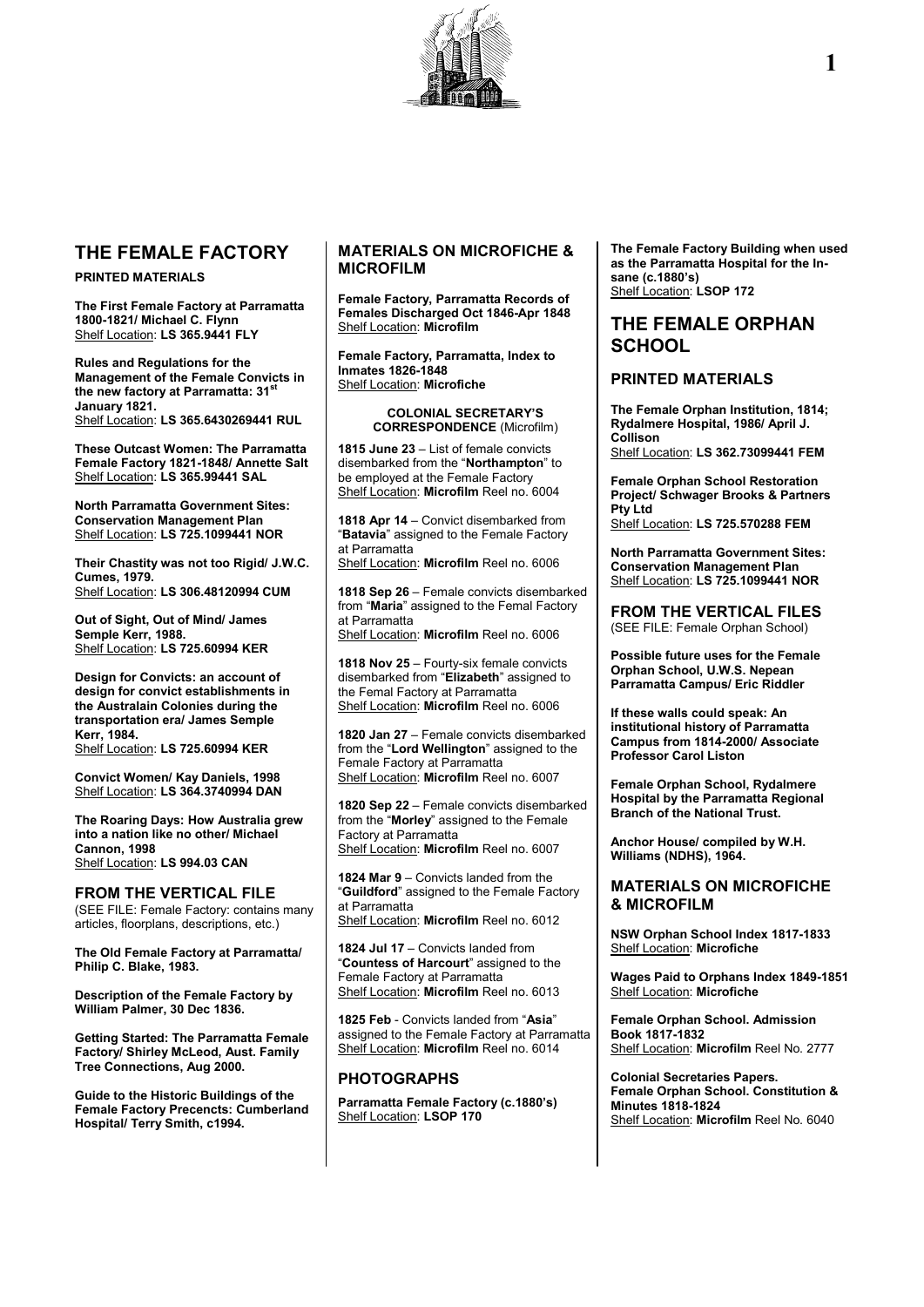#### **PHOTOGRAPHS**

**Orphan School Parramatta (c.1900)** Shelf Location: **LSOP 122**

**The Female Orphan School (c.1840)** Shelf Location: **LSOP 129**

**Orphan School, Rydalmere, view of children & staff in front of building** Shelf Location: **LSOP 721**

**Orphan School, Rydalmere, view of building c 1870s** Shelf Location: **LSOP 720**

**Protestant Orphan School, Parramatta, view of front exterior of building** Shelf Location: **LSOP 829**

# **OTHER ORPHAN SCHOOLS / HOMES**

#### **PRINTED MATERIALS**

**Analysis of ownership for land associated with Reid Home (Part of the Original Burnside Homes, Vol. 1 & 2.** Shelf Location: **LS 333.3 ANAL Vol. 1&2**

**Burnside: a place to grow** Shelf Location: **LS 362.73099441 BUR**

Burns, Brother Gerald **A Simple Work: the story of St Vincent's Boys Home Westmead** Shelf Location: **LS 362.732099441 BUR**

Keen, Susan **Burnside: 75 years of caring** Shelf Location: **LS 362.73099441 KEE**

McIntyre, R G **The Story of Burnside** Shelf Location: **LS 362.73099441 MACI**

**FROM THE VERTICAL FILES** (SEE FILES: Burnside Homes, Parramatta Girls Industrial School, Dalmar Homes, St Vinclents Boys Home)

**The vertical files contain newspaper clippings and other items of Interest.**

#### **MATERIALS ON MICROFICHE & MICROFILM**

**Clergy and School Lands Corporation. Application for Admission to Orphan Schools 1825-1833**  Shelf Location: **Microfilm** Reel No. 2776

**Clergy and School Lands Corporation. Application for Children out of Orphan Schools 1825-1833**  Shelf Location: **Microfilm** Reel No. 2776

**Admission Book – Male Orphan Schools 1819 – 1833** 

Shelf Location: **Microfilm** Reel No. 2777 **Male Orphan School. Constitution & Minutes 1819 – 1823** 

Shelf Location: **Microfilm** Reel No. 6040

**Male Orphan School. Minutes of Special School Committee May-Dec, 1820**  Shelf Location: **Microfilm** Reel No. 6040

Reakes, Janet **NSW Orphan School Index 1817-1833** Shelf Location: **Microfiche**

#### **PHOTOGRAPHS**

**Burnside Home, North Parramatta, c1980** Shelf Location: **LSOP 194**

**Roman Catholic Orphan School, Parramatta, c1880** Shelf Location: **LSOP 190**

**Roman Catholic Orphan School, Parramatta, view of exterior of building c1880s** Shelf Location: **LSOP 830**

**Roman Catholic Orphan School, Parramatta, view of orphan boys assembled in front of building** Shelf Location: **LSOP 650**

**Roman Catholic Orphan School, Parramatta, view of staff and orphans assembled in front of building** Shelf Location: **LSOP 831**

# **ASYLUMS**

#### **PRINTED MATERIALS**

**Factory to Asylum: the early years at the Parramatta Psychiatric Centre/ Graham A. Edwards, (1987)** (Also mentions the Parramatta Female Factory) Shelf Location: **LS 725.52099441 EDW**

**The Interior of a Government Asylum (Macquarie Street Asylum)** Shelf Location: **LS 362.2099441 INT**

**The Lunatic Asylum at Castle Hill: Australia's First Psychiatric Hospital, 1811-1826/ W.D. Neil** Shelf Location: **LS 362.2109944 NEI**

**Out of sight, out of mind: Australia's places of confinement, 1788-1988/ J.S. Kerr** Shelf Location: **LS 725.60994 KER**

**FROM THE VERTICAL FILES** (SEE FILE: Cumberland Hospital)

**The vertical files contain newspaper clippings and other items of Interest.**

#### **MATERIALS ON MICROFICHE & MICROFILM**

**Liverpool Asylum**

**Medical Report 1900-1903** Shelf Location: **Microfiche**

**Liverpool Asylum Register of Deceased Inmates 1942-1944** Shelf Location: **Microfiche**

**Liverpool Hospital Medical Register July 1896-Aug 1897** Shelf Location: **Microfiche**

**Liverpool Hospital Medical Register Oct 1907-June 1908** Shelf Location: **Microfiche**

**Liverpool Hospital Register of Admissions & Discharges 1889-1909** Shelf Location: **Microfiche**

#### **PHOTOGRAPHS**

**The Courtyard of the Old Mens Asylum, also known as Macquarie Street Asylum, in Parramatta (c.1890)** Shelf Location: **LSOP 174**

**Jane Burn, Matron of the Parramatta Lunatic Asylum (c.1880s)** Shelf Location: **LSOP 73**

**Macquarie Barracks, also known as the Convict Barracks and later the Macquarie Street Asylum in Parramatta (c.1900)** Shelf Location: **LSOP 168**

**Macquarie Street Asylum, also known as Macquarie Barracks or Convict Barracks in Parramatta (c.1920)** Shelf Location: **LSOP 169**

**Macquarie Street Asylum in Parramatta (c.1880)** Shelf Location: **LSOP 114**

**Ornamental Fountain at the Parramatta Lunatic Asylum (c.1880s)** Shelf Location: LSOP 124

**Outside the Old Mens Asylum, also known as the Macquarie Street Asylum, with a view of the commissariat store on the right, circa 1880.** Shelf Location: **LSOP 173**

**Outside the Old Mens Asylum, also known as the Macquarie Street Asylum, with a view of the commissariat store on the right, circa 1880.** Shelf Location: **LSOP 175**

**Parramatta Lunatic Asylum, possibly a staff residential area, ca. 1880s** Shelf Location: **LSOP 132**

**Women in the Parramatta Lunatic Asylum, circa 1880** Shelf Location: **LSOP 171**